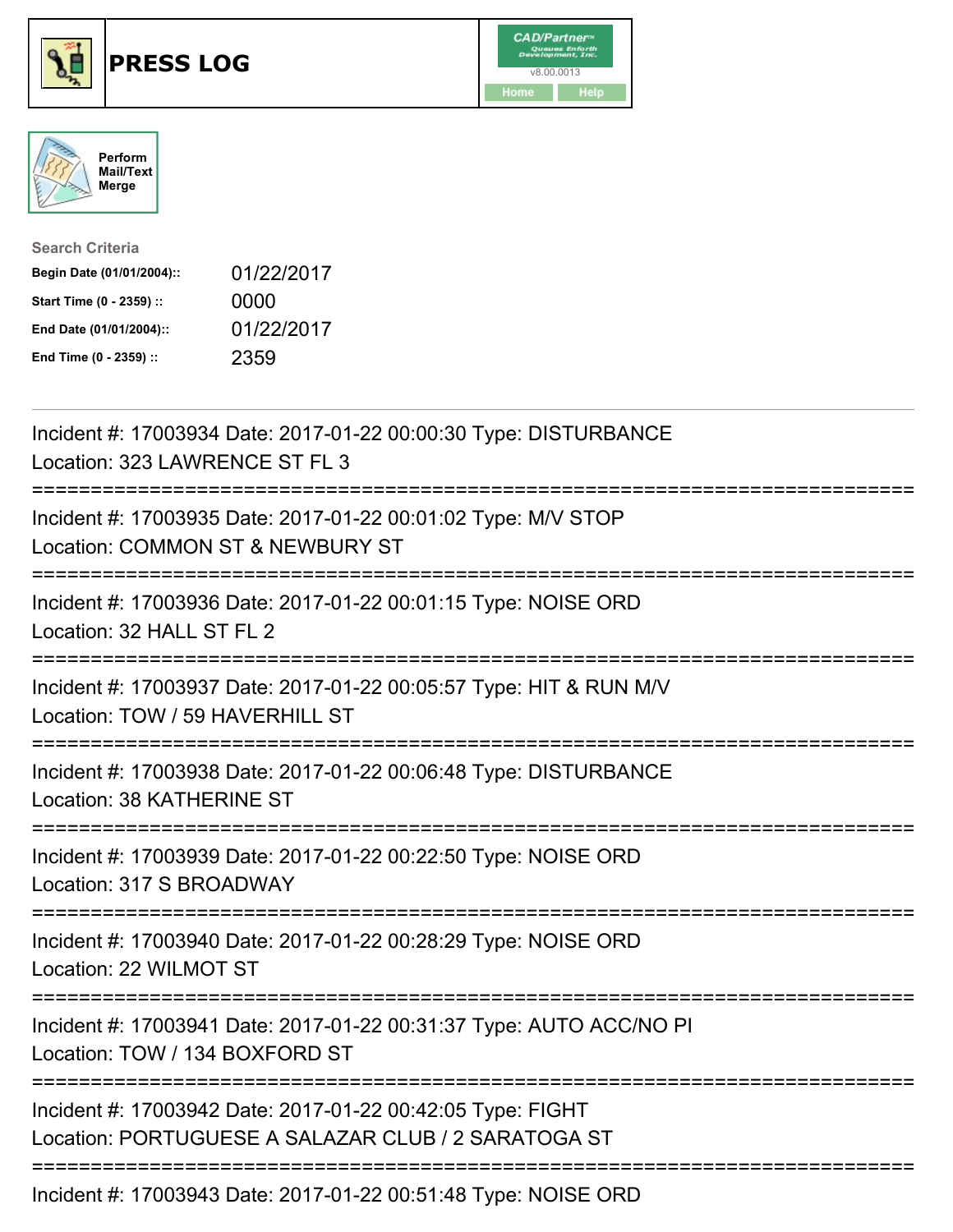Location: 207 BAILEY ST =========================================================================== Incident #: 17003944 Date: 2017-01-22 00:51:49 Type: NOISE ORD Location: 359 HAVERHILL ST #1 B =========================================================================== Incident #: 17003945 Date: 2017-01-22 01:04:10 Type: MEDIC SUPPORT Location: ACQUA LOUNGE / 151 ESSEX ST =========================================================================== Incident #: 17003946 Date: 2017-01-22 01:06:30 Type: GENERAL SERV Location: CLADDAGH PUB / 399 CANAL ST =========================================================================== Incident #: 17003947 Date: 2017-01-22 01:11:30 Type: NOISE ORD Location: 251 FERRY ST FL 2 =========================================================================== Incident #: 17003948 Date: 2017-01-22 01:15:53 Type: NOISE ORD Location: 115 GARDEN ST FL 2 =========================================================================== Incident #: 17003949 Date: 2017-01-22 01:22:32 Type: NOISE ORD Location: 9 EXCHANGE ST #3 =========================================================================== Incident #: 17003950 Date: 2017-01-22 01:23:35 Type: MISSING PERS Location: 169 LAWRENCE ST =========================================================================== Incident #: 17003951 Date: 2017-01-22 01:25:37 Type: NOISE ORD Location: 153 BEACON AV FL 1 =========================================================================== Incident #: 17003952 Date: 2017-01-22 01:29:00 Type: ALARM/BURG Location: DUNKIN DONUTS / 608 S UNION ST =========================================================================== Incident #: 17003954 Date: 2017-01-22 01:31:09 Type: MAL DAMAGE Location: 31 BELLEVUE ST FL 2 =========================================================================== Incident #: 17003953 Date: 2017-01-22 01:33:47 Type: DISTURBANCE Location: 90 BOXFORD ST =========================================================================== Incident #: 17003955 Date: 2017-01-22 01:39:57 Type: M/V STOP Location: AMESBURY ST & LEBANON ST =========================================================================== Incident #: 17003956 Date: 2017-01-22 01:47:00 Type: AUTO ACC/NO PI Location: TOW / 175 HAVERHILL ST ===========================================================================

Incident #: 17003957 Date: 2017-01-22 01:47:22 Type: NOISE ORD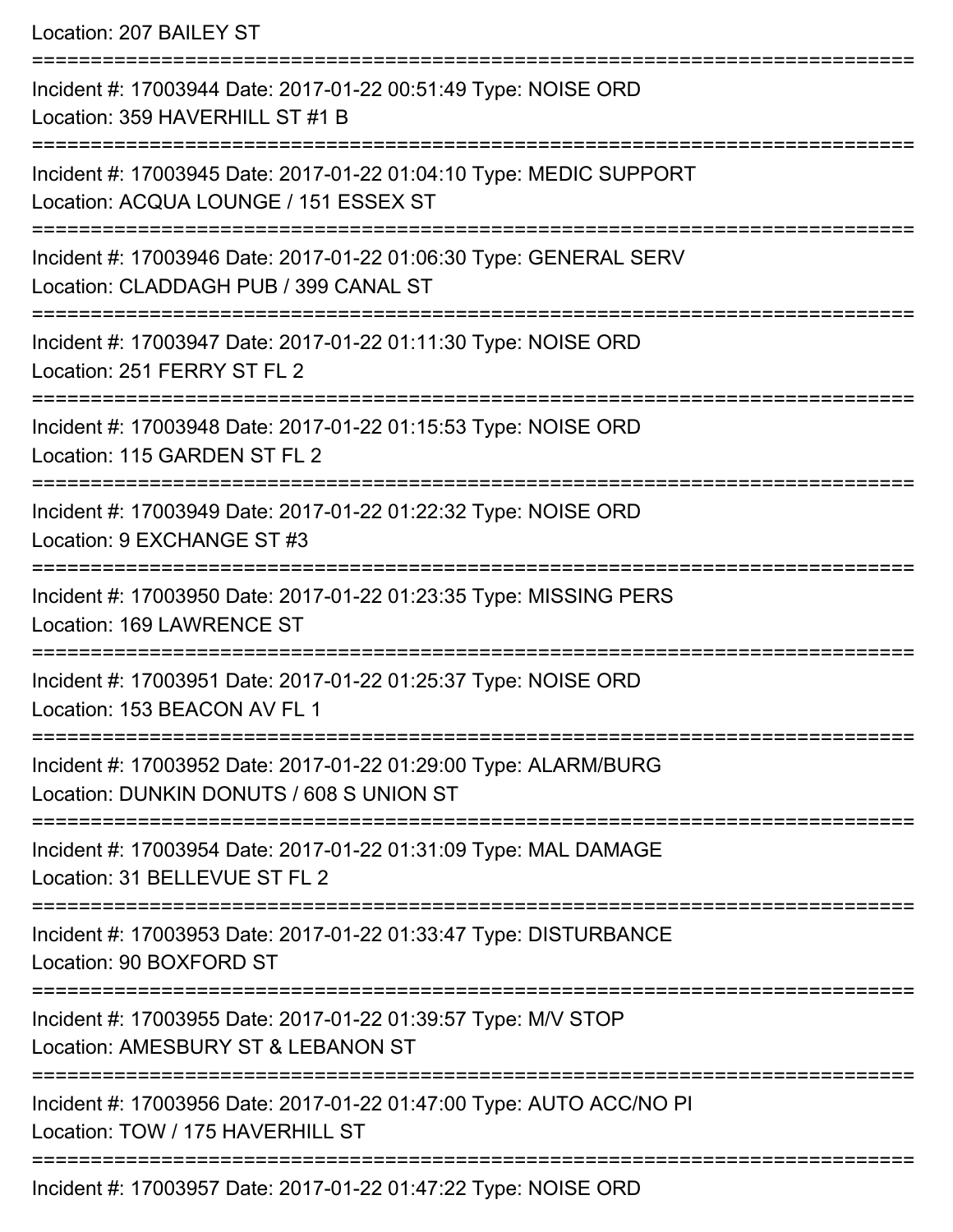| Incident #: 17003958 Date: 2017-01-22 01:48:00 Type: NOISE ORD<br>Location: BROOKFIELD ST & DRACUT ST          |
|----------------------------------------------------------------------------------------------------------------|
| Incident #: 17003959 Date: 2017-01-22 01:53:59 Type: ALARM/BURG<br>Location: 2 NEWBURY ST                      |
| Incident #: 17003961 Date: 2017-01-22 01:57:34 Type: SUS PERS/MV<br>Location: BOSTON MARKET / 435 WINTHROP AV  |
| Incident #: 17003960 Date: 2017-01-22 01:57:50 Type: NOISE ORD<br>Location: 185 WALNUT ST FL 1                 |
| Incident #: 17003962 Date: 2017-01-22 02:29:36 Type: FIGHT<br>Location: 6 BELMONT ST                           |
| Incident #: 17003963 Date: 2017-01-22 02:38:57 Type: ALARM/BURG<br>Location: DUNKIN DONUTS / 608 S UNION ST    |
| Incident #: 17003964 Date: 2017-01-22 02:41:07 Type: DRUG OVERDOSE<br>Location: TOW / 75 SHAWSHEEN RD          |
| Incident #: 17003965 Date: 2017-01-22 02:42:26 Type: FIGHT<br>Location: 129 WATER ST                           |
| Incident #: 17003966 Date: 2017-01-22 02:45:20 Type: EXTRA SURVEIL<br>Location: 65 MANCHESTER ST               |
| Incident #: 17003967 Date: 2017-01-22 02:56:15 Type: NOISE ORD<br>Location: LOFT APTS / 600 BROADWAY #115      |
| Incident #: 17003968 Date: 2017-01-22 02:57:00 Type: GENERAL SERV<br>Location: DUNKIN DONUTS / 226 WINTHROP AV |
| Incident #: 17003969 Date: 2017-01-22 03:00:20 Type: A&B PROG<br>Location: 2 MUSEUM SQ #603                    |
| Incident #: 17003970 Date: 2017-01-22 03:18:12 Type: MEDIC SUPPORT<br>Location: 390 S UNION ST                 |
| Incident #: 17003971 Date: 2017-01-22 03:38:33 Type: M/V STOP                                                  |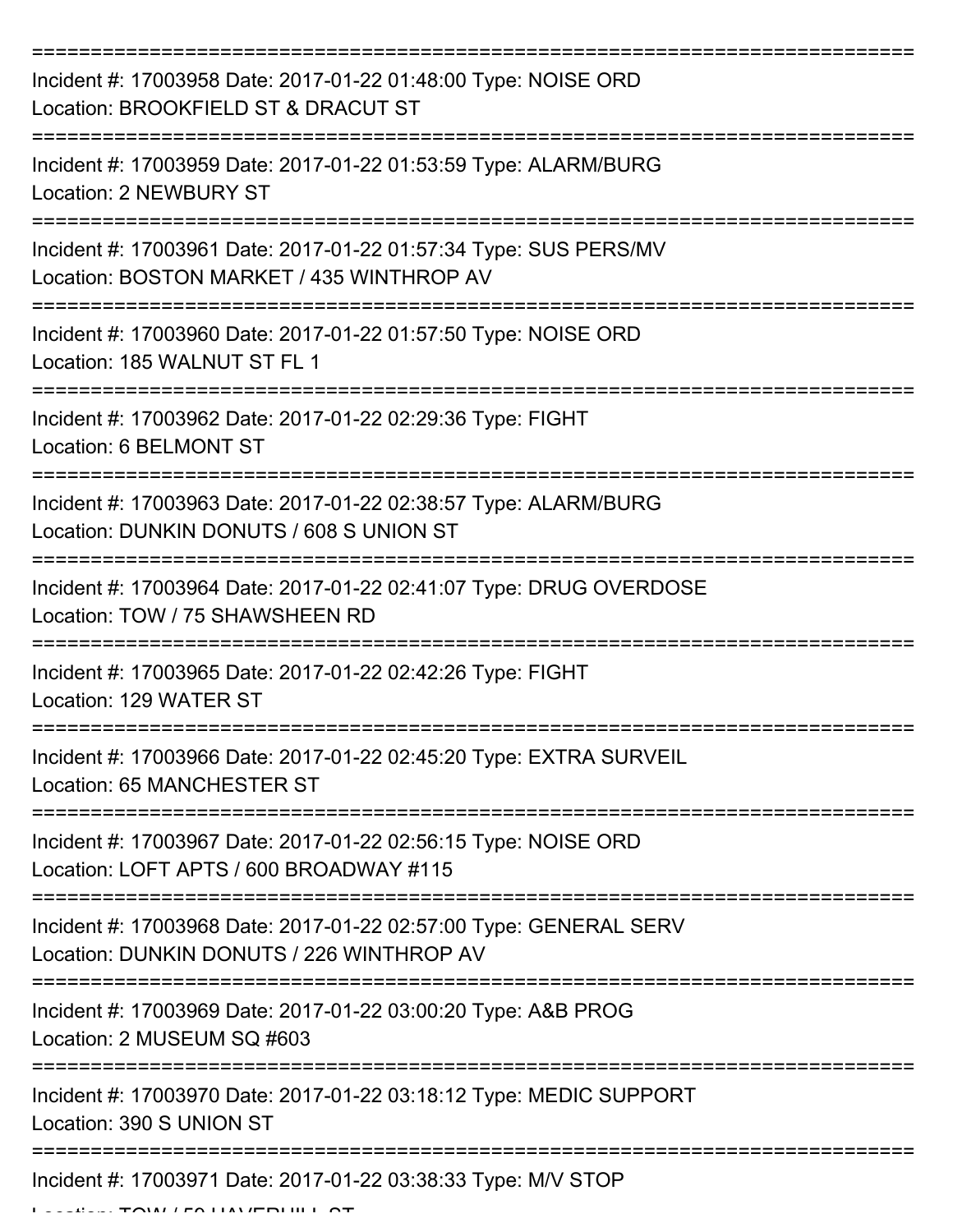| Incident #: 17003972 Date: 2017-01-22 03:42:15 Type: LOCKOUT<br>Location: 12 TREMONT ST                                |
|------------------------------------------------------------------------------------------------------------------------|
| Incident #: 17003973 Date: 2017-01-22 03:48:52 Type: M/V STOP<br>Location: AMESBURY ST & COMMON ST                     |
| Incident #: 17003974 Date: 2017-01-22 04:05:57 Type: M/V STOP<br>Location: HAMPSHIRE ST & HAVERHILL ST                 |
| Incident #: 17003975 Date: 2017-01-22 04:09:15 Type: M/V STOP<br>Location: HAVERHILL ST & JACKSON ST                   |
| Incident #: 17003976 Date: 2017-01-22 04:09:28 Type: FIGHT<br>Location: 14 BEACON ST                                   |
| Incident #: 17003978 Date: 2017-01-22 04:13:11 Type: UNWANTEDGUEST<br>Location: 41 MECHANIC ST #3                      |
| Incident #: 17003977 Date: 2017-01-22 04:13:13 Type: M/V STOP<br>Location: TOW / BRUCE & ERVING                        |
| Incident #: 17003979 Date: 2017-01-22 04:36:23 Type: DISTURBANCE<br>Location: 86 SULLIVAN AV                           |
| Incident #: 17003980 Date: 2017-01-22 04:41:20 Type: NOISE ORD<br>Location: 127 BENNINGTON ST FL 2                     |
| Incident #: 17003981 Date: 2017-01-22 05:53:32 Type: INVEST CONT<br>Location: LAWRENCE GENERAL HOSPITAL / 1 GENERAL ST |
| Incident #: 17003982 Date: 2017-01-22 06:00:41 Type: NOISE ORD<br>Location: 34 POPLAR ST                               |
| Incident #: 17003983 Date: 2017-01-22 06:09:39 Type: SPECIAL CHECK<br>Location: 262 HAMPSHIRE ST                       |
| Incident #: 17003984 Date: 2017-01-22 06:37:01 Type: SUS PERS/MV<br>Location: TOW / 260 MERRIMACK ST                   |
| Incident #: 17003985 Date: 2017-01-22 07:01:06 Type: PARK & WALK                                                       |

Location: BDOADWAV & HAVEDHILL ST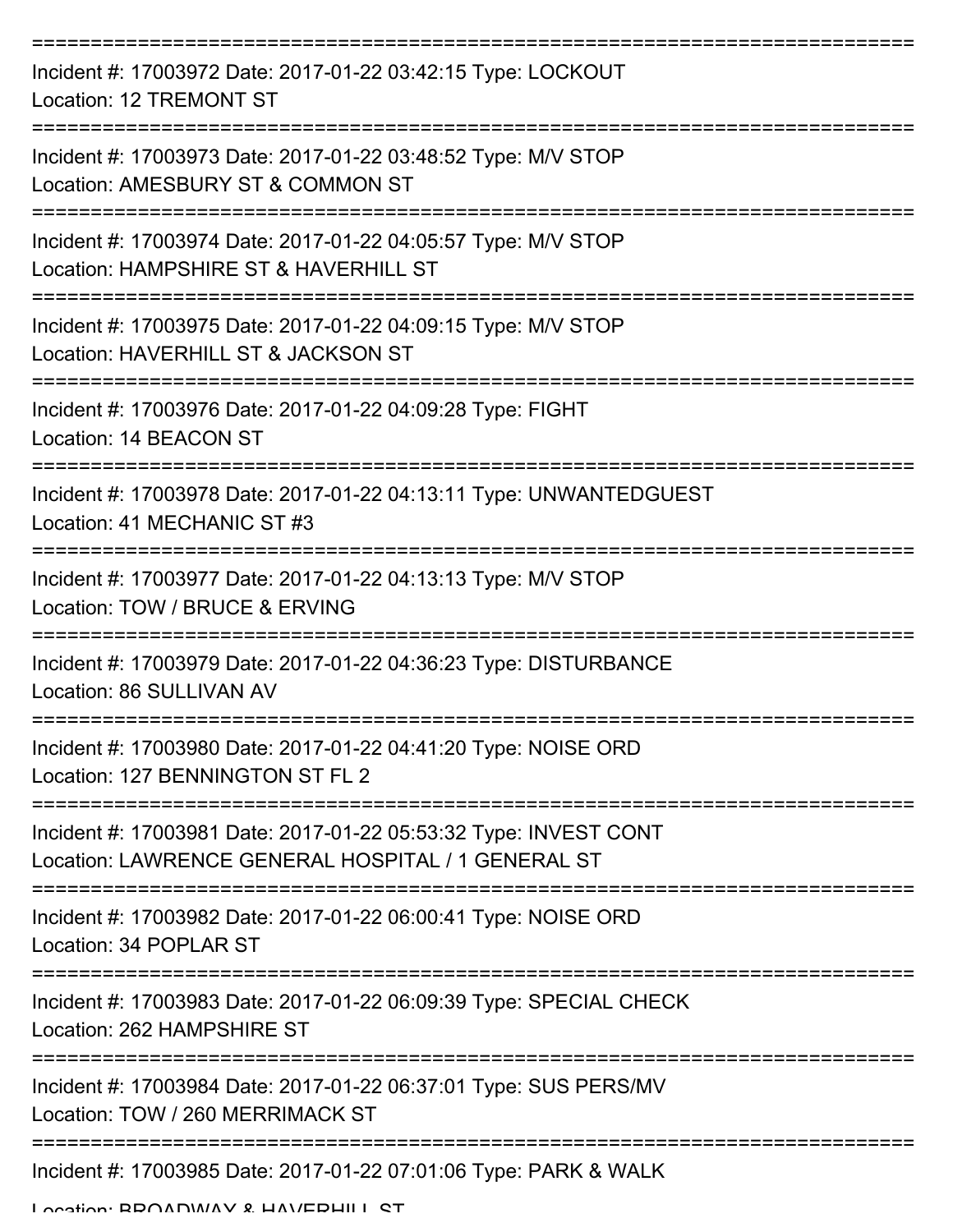| Incident #: 17003986 Date: 2017-01-22 07:43:29 Type: M/V STOP<br>Location: HAMPSHIRE ST & LOWELL ST              |
|------------------------------------------------------------------------------------------------------------------|
| Incident #: 17003987 Date: 2017-01-22 07:43:48 Type: UNWANTEDGUEST<br>Location: 62 MELVIN ST #11-21              |
| Incident #: 17003988 Date: 2017-01-22 07:49:42 Type: M/V STOP<br><b>Location: SALEM &amp; CARVER</b>             |
| Incident #: 17003989 Date: 2017-01-22 08:10:33 Type: WOMAN DOWN<br>Location: WEST STREET PARK / WEST ST          |
| Incident #: 17003990 Date: 2017-01-22 08:11:29 Type: M/V STOP<br>Location: 18 BEACON ST                          |
| ==============<br>Incident #: 17003991 Date: 2017-01-22 08:15:37 Type: M/V STOP<br><b>Location: FALLS BRIDGE</b> |
| Incident #: 17003992 Date: 2017-01-22 08:16:39 Type: MV/BLOCKING<br>Location: 64 MANCHESTER ST                   |
| Incident #: 17003993 Date: 2017-01-22 08:20:14 Type: M/V STOP<br>Location: SUPERIOR CLEANERS / 37 ESSEX ST       |
| Incident #: 17003994 Date: 2017-01-22 08:24:30 Type: M/V STOP<br>Location: HIGH ST & PLEASANT ST                 |
| Incident #: 17003995 Date: 2017-01-22 08:26:43 Type: DOMESTIC/PAST<br>Location: 14 SAVOIE AV                     |
| Incident #: 17003996 Date: 2017-01-22 08:27:56 Type: M/V STOP<br>Location: MARSTON & RT.495                      |
| Incident #: 17003997 Date: 2017-01-22 08:38:43 Type: M/V STOP<br>Location: ABBOTT ST & PARKER ST                 |
| Incident #: 17003998 Date: 2017-01-22 09:23:15 Type: CK WELL BEING<br>Location: 475 BROADWAY #6                  |
| Incident #: 17003999 Date: 2017-01-22 09:25:50 Type: M/V STOP<br>Location: BROADWAY & ESSEX ST                   |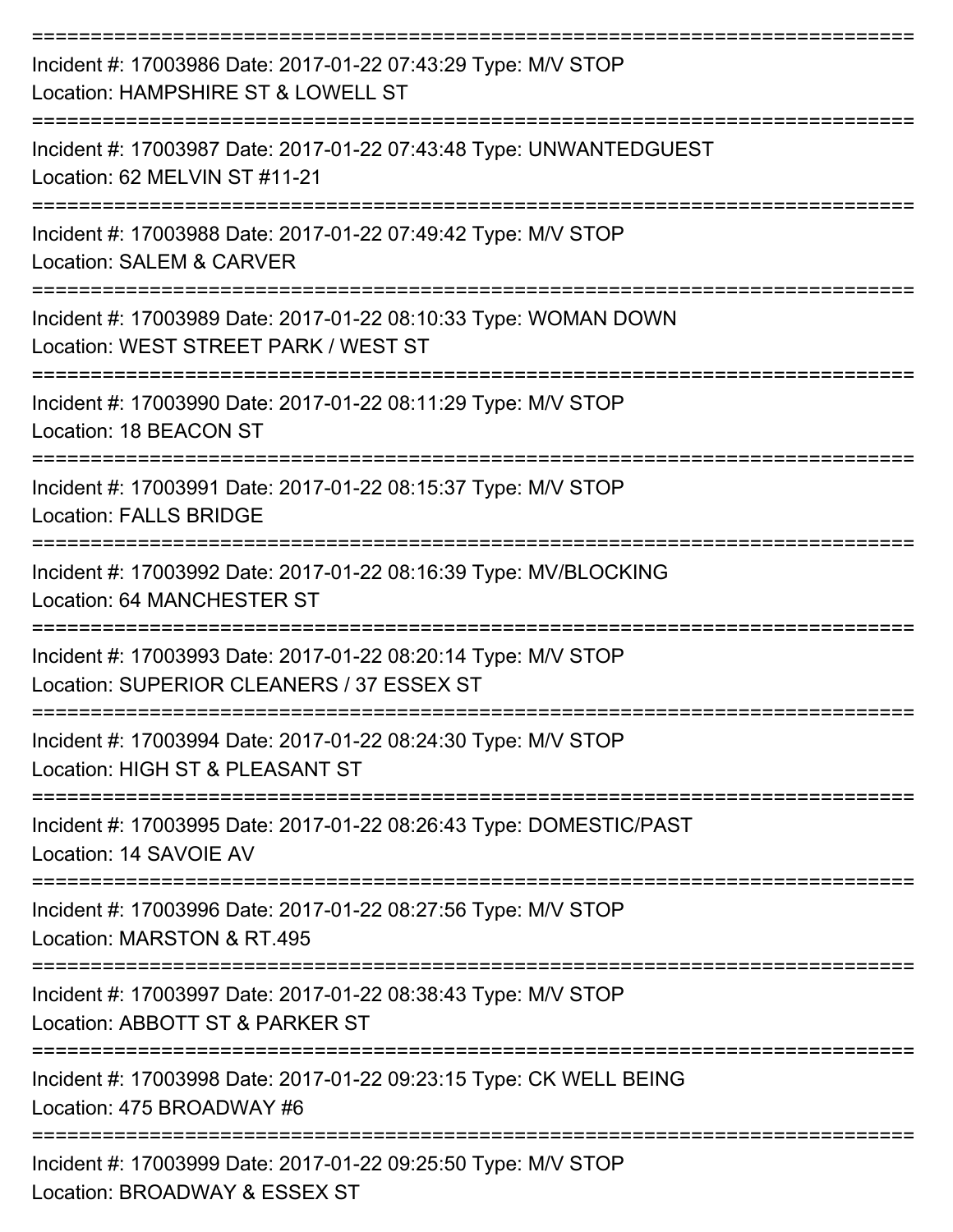| Incident #: 17004000 Date: 2017-01-22 09:36:16 Type: M/V STOP<br>Location: S BROADWAY & SHAW ST                                 |
|---------------------------------------------------------------------------------------------------------------------------------|
| Incident #: 17004003 Date: 2017-01-22 09:50:36 Type: MAL DAMAGE<br>Location: 81 LEXINGTON ST                                    |
| Incident #: 17004001 Date: 2017-01-22 09:55:52 Type: SUS PERS/MV<br>Location: 47 JEFFERSON RD<br>;============================= |
| Incident #: 17004002 Date: 2017-01-22 10:03:14 Type: M/V STOP<br>Location: MERRIMACK ST & PARKER ST                             |
| Incident #: 17004004 Date: 2017-01-22 10:07:36 Type: TOW OF M/V<br>Location: 335 S BROADWAY                                     |
| Incident #: 17004005 Date: 2017-01-22 10:08:32 Type: M/V STOP<br>Location: 40 WINTHROP AV                                       |
| Incident #: 17004006 Date: 2017-01-22 10:11:23 Type: M/V STOP<br>Location: BROADWAY & TREMONT ST                                |
| Incident #: 17004007 Date: 2017-01-22 10:14:43 Type: M/V STOP<br>Location: 182 PARKER ST                                        |
| Incident #: 17004008 Date: 2017-01-22 10:19:42 Type: RECOV/STOL/MV<br>Location: 138 FRANKLIN ST                                 |
| Incident #: 17004009 Date: 2017-01-22 10:21:10 Type: M/V STOP<br>Location: 55 WINTHROP AV                                       |
| Incident #: 17004010 Date: 2017-01-22 10:26:51 Type: TOW OF M/V<br>Location: 138 FRANKLIN ST                                    |
| Incident #: 17004011 Date: 2017-01-22 10:31:39 Type: DOMESTIC/PROG<br>Location: 28 ORCHARD ST                                   |
| Incident #: 17004012 Date: 2017-01-22 10:37:09 Type: DOMESTIC/PAST<br>Location: 375 HAVERHILL ST #6                             |
| Incident #: 17004013 Date: 2017-01-22 10:45:26 Type: M/V STOP<br>Location: 210 MERRIMACK ST                                     |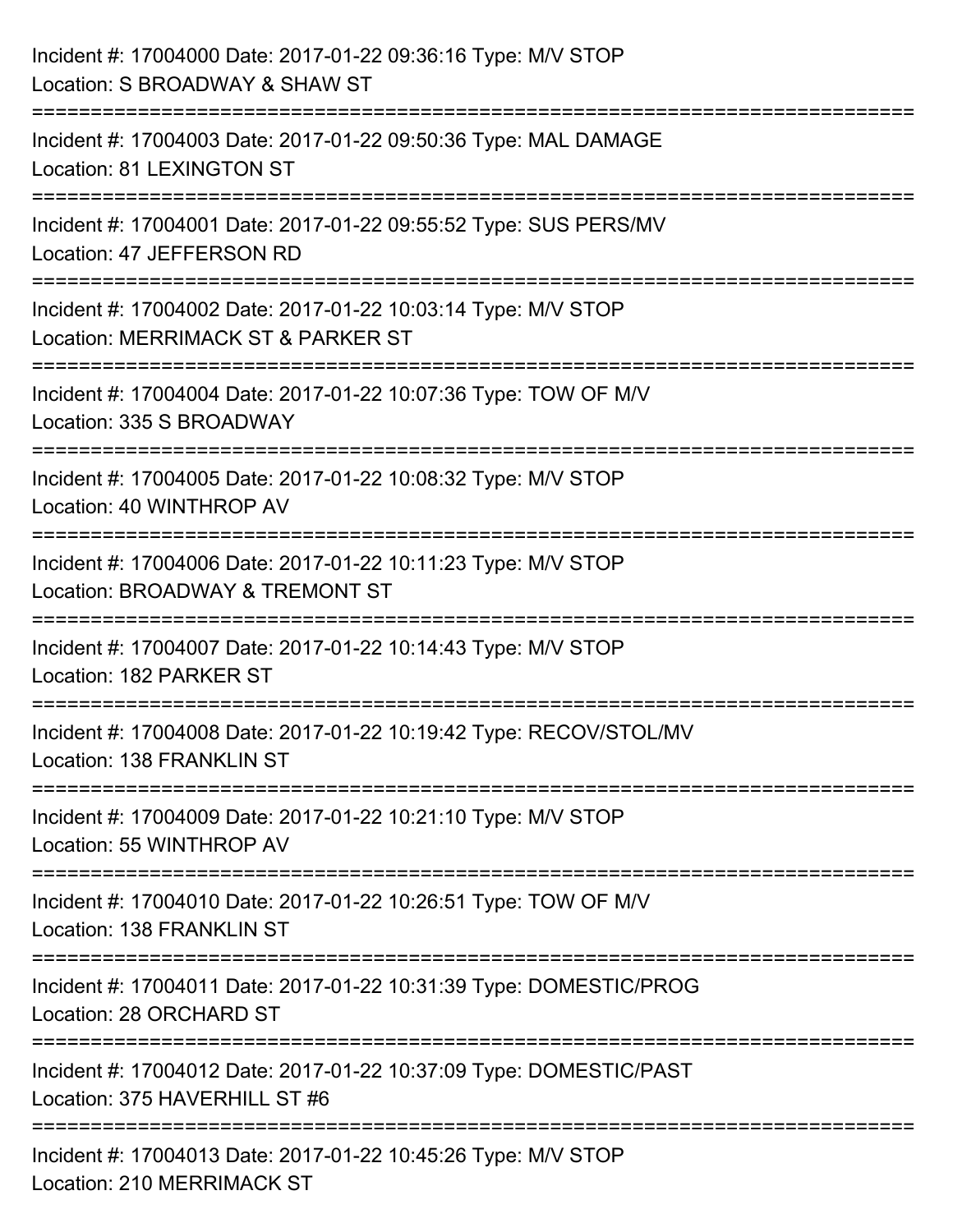| Incident #: 17004014 Date: 2017-01-22 10:51:47 Type: M/V STOP<br>Location: ANDOVER ST & BLANCHARD ST           |
|----------------------------------------------------------------------------------------------------------------|
| Incident #: 17004015 Date: 2017-01-22 10:56:57 Type: INVEST CONT<br>Location: 132 S UNION ST                   |
| Incident #: 17004016 Date: 2017-01-22 11:00:44 Type: LOST PROPERTY<br><b>Location: ISLAND ST</b>               |
| Incident #: 17004017 Date: 2017-01-22 11:06:01 Type: M/V STOP<br>Location: BERKELEY ST & BRUCE ST              |
| Incident #: 17004018 Date: 2017-01-22 11:11:39 Type: M/V STOP<br>Location: BERKELEY ST & BRUCE ST              |
| Incident #: 17004019 Date: 2017-01-22 11:16:48 Type: M/V STOP<br>Location: BERKELEY ST & BRUCE ST              |
| Incident #: 17004020 Date: 2017-01-22 11:21:49 Type: M/V STOP<br>Location: BERKELEY ST & BRUCE ST              |
| Incident #: 17004021 Date: 2017-01-22 11:26:09 Type: M/V STOP<br>Location: BERKELEY ST & BRUCE ST              |
| Incident #: 17004022 Date: 2017-01-22 11:29:11 Type: M/V STOP<br>Location: BERKELEY ST & BRUCE ST              |
| Incident #: 17004023 Date: 2017-01-22 11:49:12 Type: M/V STOP<br>Location: BERKELEY ST & BRUCE ST              |
| Incident #: 17004024 Date: 2017-01-22 12:09:31 Type: ALARM/BURG<br>Location: AMESBURY ST & COMMON ST           |
| Incident #: 17004025 Date: 2017-01-22 12:35:05 Type: MEDIC SUPPORT<br>Location: 305 PROSPECT ST FL 3RD         |
| Incident #: 17004026 Date: 2017-01-22 12:41:55 Type: SUS PERS/MV<br>Location: AMESBURY & COMMON                |
| Incident #: 17004027 Date: 2017-01-22 12:58:12 Type: ALARM/BURG<br>Location: DIKEMAN WELDING / 85 BLANCHARD ST |

===========================================================================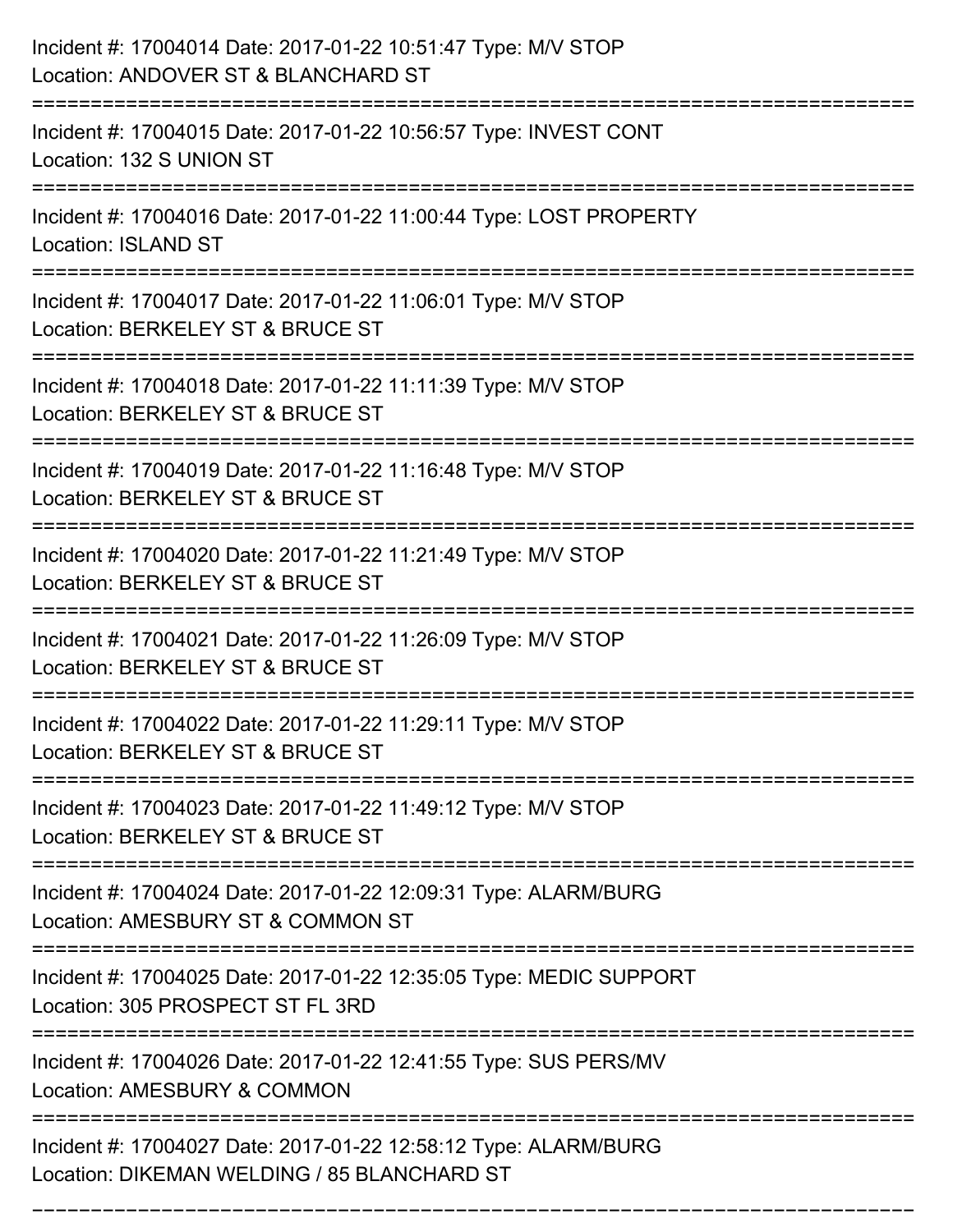| Incident #: 17004028 Date: 2017-01-22 13:18:13 Type: LOST PROPERTY<br>Location: 700 ESSEX ST                                                   |
|------------------------------------------------------------------------------------------------------------------------------------------------|
| Incident #: 17004029 Date: 2017-01-22 13:47:39 Type: LIC PLATE STO<br>Location: 57 MILTON ST                                                   |
| Incident #: 17004033 Date: 2017-01-22 14:14:37 Type: HIT & RUN M/V<br>Location: 100 PARK ST                                                    |
| Incident #: 17004030 Date: 2017-01-22 14:17:13 Type: HIT & RUN M/V<br>Location: 174 JACKSON ST                                                 |
| Incident #: 17004031 Date: 2017-01-22 14:17:34 Type: ALARM/BURG<br>Location: M&K AUTO REPAIR / 292 LOWELL ST<br>:============================= |
| Incident #: 17004032 Date: 2017-01-22 14:18:08 Type: HIT & RUN M/V<br>Location: 543 S BROADWAY                                                 |
| Incident #: 17004034 Date: 2017-01-22 14:49:06 Type: FIGHT<br>Location: 11 DAISY ST FL 3RD                                                     |
| Incident #: 17004035 Date: 2017-01-22 15:06:13 Type: AUTO ACC/NO PI<br>Location: 315 LAWRENCE ST                                               |
| Incident #: 17004036 Date: 2017-01-22 15:07:50 Type: MAL DAMAGE<br>Location: 22 WEARE ST #LEFT SIDE                                            |
| Incident #: 17004038 Date: 2017-01-22 15:33:04 Type: DOMESTIC/PROG<br>Location: 541 LOWELL ST                                                  |
| Incident #: 17004037 Date: 2017-01-22 15:33:13 Type: ALARM/BURG<br>Location: 134 MARGIN ST                                                     |
| Incident #: 17004039 Date: 2017-01-22 16:04:39 Type: KEEP PEACE<br>Location: 11 DAISY ST FL 3RD                                                |
| Incident #: 17004040 Date: 2017-01-22 16:12:18 Type: AUTO ACC/NO PI<br>Location: BROADWAY & TREMONT ST                                         |
| ---------------------------<br>Incident #: 17004041 Date: 2017-01-22 16:25:20 Type: ABAND MV<br>Location: 46 HUDSON AV                         |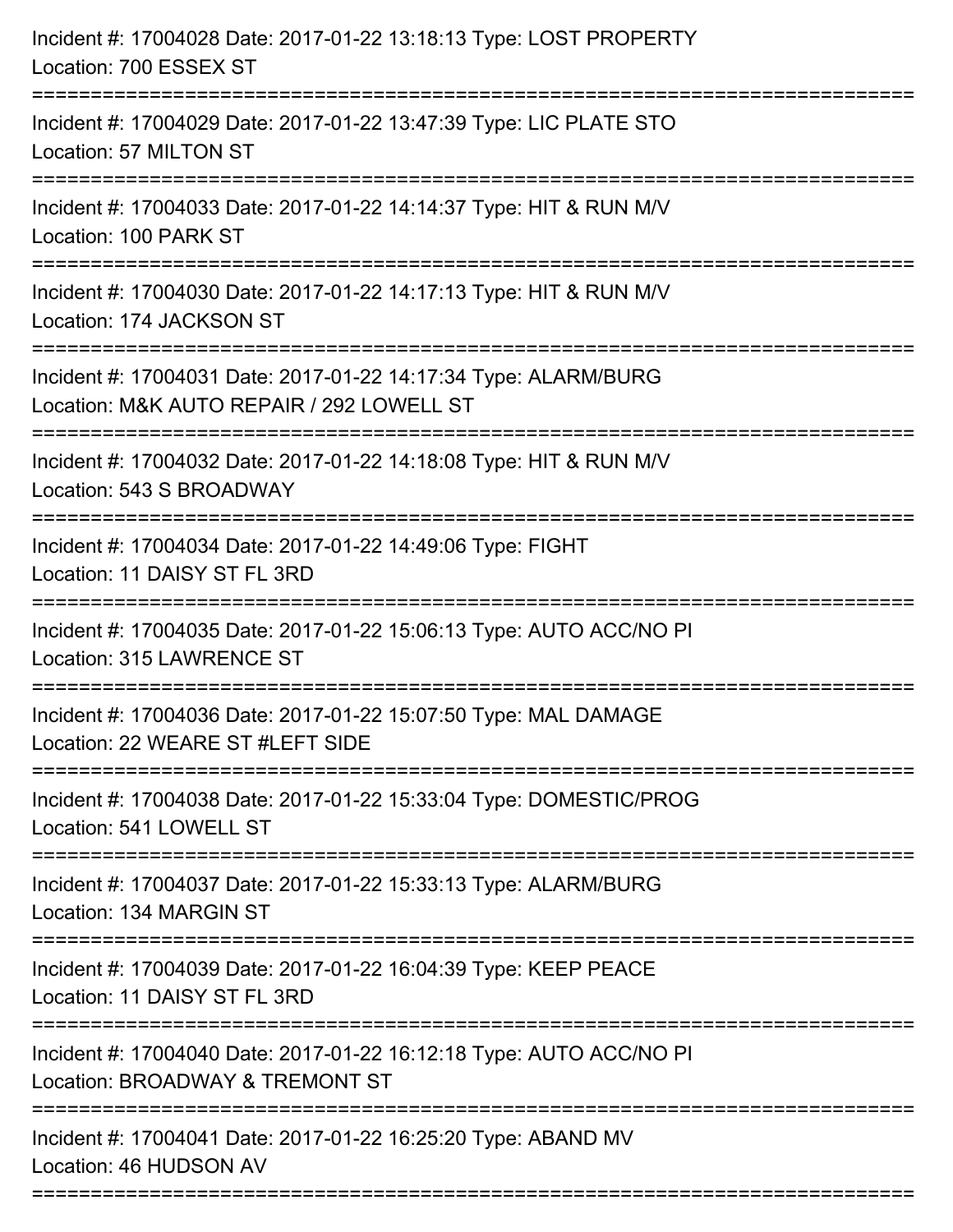Location: 66 FERRY ST

| Incident #: 17004043 Date: 2017-01-22 17:03:23 Type: MEDIC SUPPORT<br>Location: 58 RAILROAD ST                             |
|----------------------------------------------------------------------------------------------------------------------------|
| Incident #: 17004044 Date: 2017-01-22 17:31:27 Type: MAL DAMAGE<br>Location: 97 MT VERNON ST                               |
| Incident #: 17004045 Date: 2017-01-22 17:50:22 Type: M/V STOP<br>Location: ADAMS ST & BEACON ST                            |
| Incident #: 17004046 Date: 2017-01-22 17:51:37 Type: M/V STOP<br>Location: JAMES ST & MT VERNON ST                         |
| Incident #: 17004047 Date: 2017-01-22 17:52:21 Type: ALARM/BURG<br>Location: BEACON BOYS & GIRLS CLUB / 71 DUCKETT AV      |
| ==========================<br>Incident #: 17004048 Date: 2017-01-22 17:54:33 Type: DRUG OVERDOSE<br>Location: 87 FOSTER ST |
| Incident #: 17004049 Date: 2017-01-22 18:05:53 Type: M/V STOP<br>Location: BEACON ST & MT VERNON ST                        |
| Incident #: 17004050 Date: 2017-01-22 18:11:23 Type: MV/BLOCKING<br>Location: 157 EXCHANGE ST                              |
| Incident #: 17004051 Date: 2017-01-22 18:16:28 Type: AUTO ACC/PED<br>Location: BERKELEY ST & JACKSON ST                    |
| Incident #: 17004052 Date: 2017-01-22 18:18:07 Type: DRUG OVERDOSE<br>Location: CENTRAL BRIDGE & PEMBERTON PARK            |
| Incident #: 17004053 Date: 2017-01-22 18:24:46 Type: M/V STOP<br>Location: 369 MOUNT VERNON                                |
| Incident #: 17004054 Date: 2017-01-22 18:26:31 Type: MV/BLOCKING<br>Location: 195 FARNHAM ST                               |
| Incident #: 17004055 Date: 2017-01-22 18:31:10 Type: M/V STOP<br>Location: JAMES ST & MT VERNON ST                         |
|                                                                                                                            |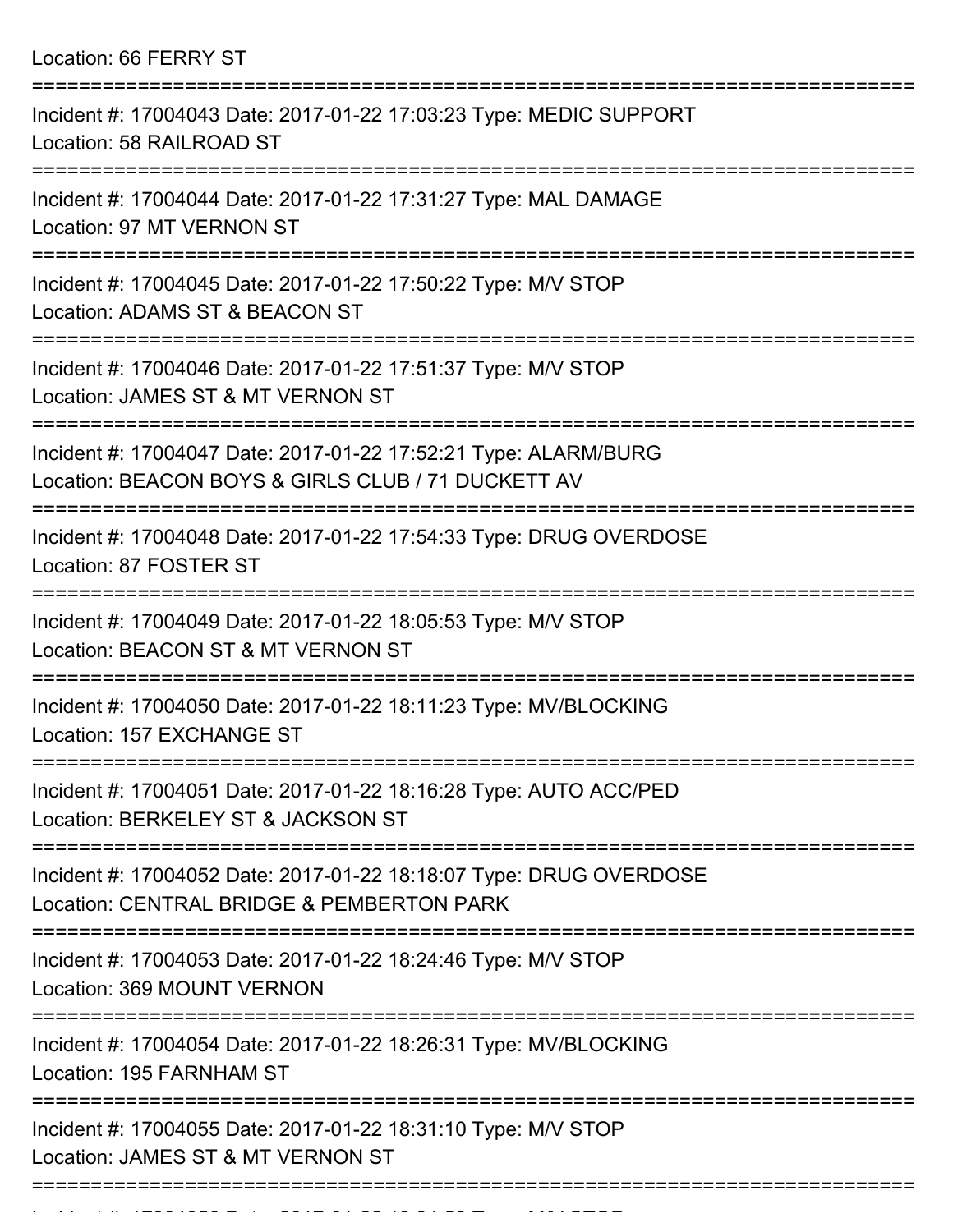Location: JEFFERSON ST & MT VERNON ST =========================================================================== Incident #: 17004057 Date: 2017-01-22 18:41:28 Type: RECOV/STOL/MV Location: 55 PLEASANT ST =========================================================================== Incident #: 17004058 Date: 2017-01-22 18:45:20 Type: M/V STOP Location: 342 BROADWAY =========================================================================== Incident #: 17004059 Date: 2017-01-22 18:59:02 Type: M/V STOP Location: BURLINGTON ST & MT VERNON ST =========================================================================== Incident #: 17004060 Date: 2017-01-22 19:02:17 Type: M/V STOP Location: ESSEX ST & FRANKLIN ST =========================================================================== Incident #: 17004061 Date: 2017-01-22 19:04:34 Type: DOMESTIC/PROG Location: 115 HOWARD ST =========================================================================== Incident #: 17004062 Date: 2017-01-22 19:09:44 Type: TRESPASSING Location: BANK OF AMERICA / 257 ESSEX ST =========================================================================== Incident #: 17004063 Date: 2017-01-22 19:13:00 Type: KEEP PEACE Location: 2 MUSEUM SQ #509 =========================================================================== Incident #: 17004064 Date: 2017-01-22 19:36:13 Type: SUICIDE ATTEMPT Location: 99 PARK ST FL 2 =========================================================================== Incident #: 17004065 Date: 2017-01-22 19:46:52 Type: SUS PERS/MV Location: 308 LOWELL ST =========================================================================== Incident #: 17004066 Date: 2017-01-22 20:13:11 Type: MAN DOWN Location: 248 BROADWAY =========================================================================== Incident #: 17004067 Date: 2017-01-22 20:27:34 Type: MISSING PERS Location: 52 BROOKFIELD ST =========================================================================== Incident #: 17004068 Date: 2017-01-22 20:28:34 Type: INVEST CONT Location: BROADWAY LIQUORS / 434 BROADWAY =========================================================================== Incident #: 17004069 Date: 2017-01-22 20:35:11 Type: DISTURBANCE Location: 204 S UNION ST #3R ===========================================================================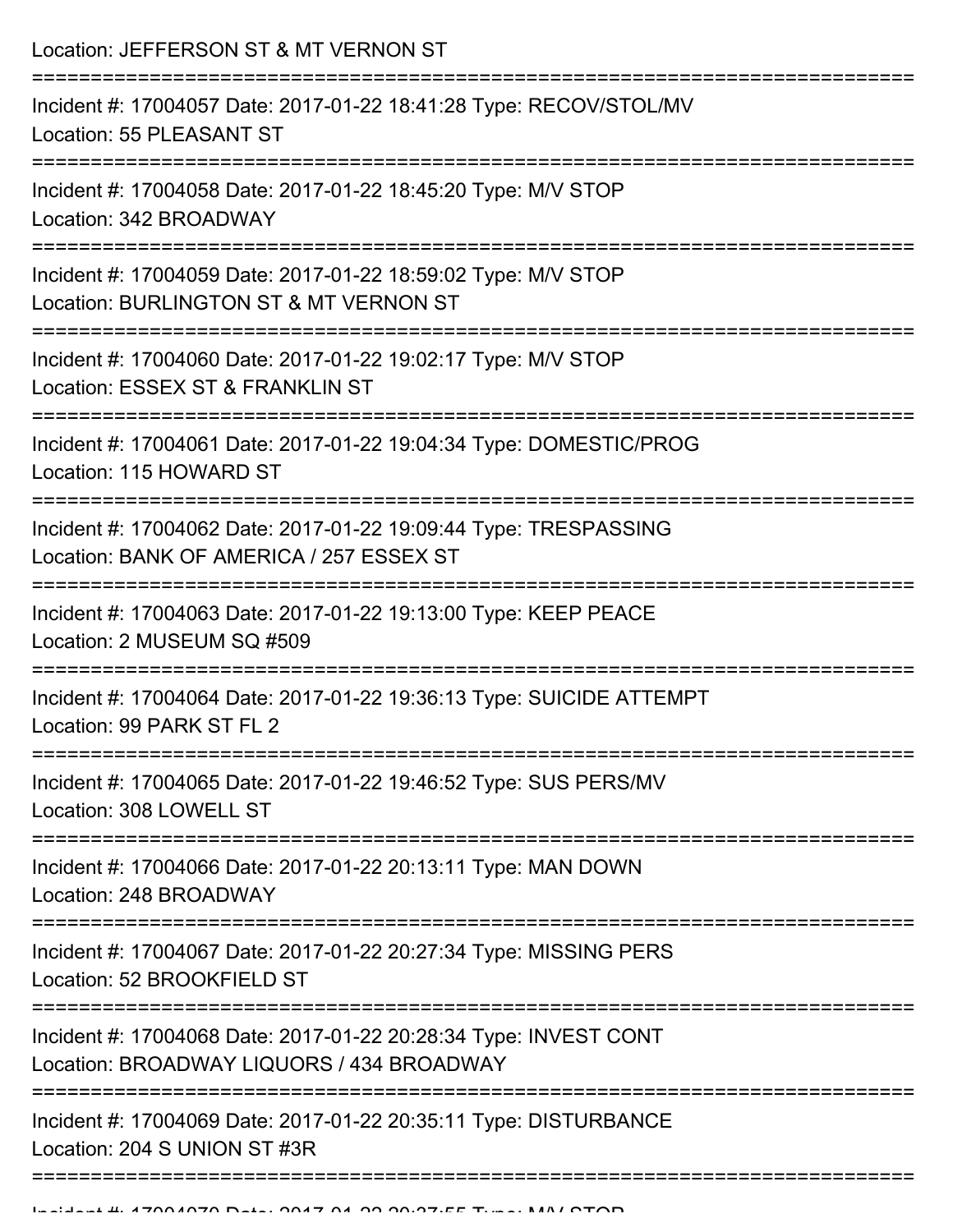| Location: BROADWAY & METHUEN ST                                                                                                                                      |
|----------------------------------------------------------------------------------------------------------------------------------------------------------------------|
| Incident #: 17004071 Date: 2017-01-22 20:39:01 Type: CHILD ABUSE<br>Location: 90 LOWELL ST                                                                           |
| Incident #: 17004072 Date: 2017-01-22 21:00:46 Type: LOST PROPERTY<br><b>Location: 500 MERRIMACK ST</b>                                                              |
| Incident #: 17004073 Date: 2017-01-22 21:01:24 Type: SUS PERS/MV<br>Location: GUILMETTE SCHOOL / 80 BODWELL ST                                                       |
| ===========================<br>Incident #: 17004074 Date: 2017-01-22 21:04:42 Type: SUICIDE ATTEMPT<br>Location: 182 GARDEN ST FL 2                                  |
| Incident #: 17004075 Date: 2017-01-22 21:05:43 Type: HIT & RUN M/V<br>Location: BROADWAY & WATER ST                                                                  |
| ==================================<br>:======================<br>Incident #: 17004076 Date: 2017-01-22 21:11:44 Type: GUN CALL<br>Location: WALGREENS / 135 BROADWAY |
| :2222222222222222222<br>Incident #: 17004077 Date: 2017-01-22 21:21:18 Type: AUTO ACC/NO PI<br>Location: BROADWAY & WATER ST                                         |
| ----------------<br>Incident #: 17004078 Date: 2017-01-22 21:32:36 Type: UNWANTEDGUEST<br>Location: 11 LAWRENCE ST                                                   |
| =================================<br>===========================<br>Incident #: 17004079 Date: 2017-01-22 21:37:07 Type: MISSING PERS<br>Location: 90 LOWELL ST      |
| Incident #: 17004080 Date: 2017-01-22 21:40:05 Type: NOISE ORD<br>Location: 14 BEACON ST #15                                                                         |
| Incident #: 17004081 Date: 2017-01-22 21:47:08 Type: ASSIST FIRE<br>Location: 294 PROSPECT ST                                                                        |
| Incident #: 17004084 Date: 2017-01-22 21:50:23 Type: MAL DAMAGE<br>Location: 550 BROADWAY                                                                            |
| Incident #: 17004082 Date: 2017-01-22 22:06:21 Type: RECOV/STOL/MV<br>Location: 38 YALE ST                                                                           |
|                                                                                                                                                                      |

Incident #: 17004083 Date: 2017-01-22 22:09:58 Type: HIT & RUN M/V